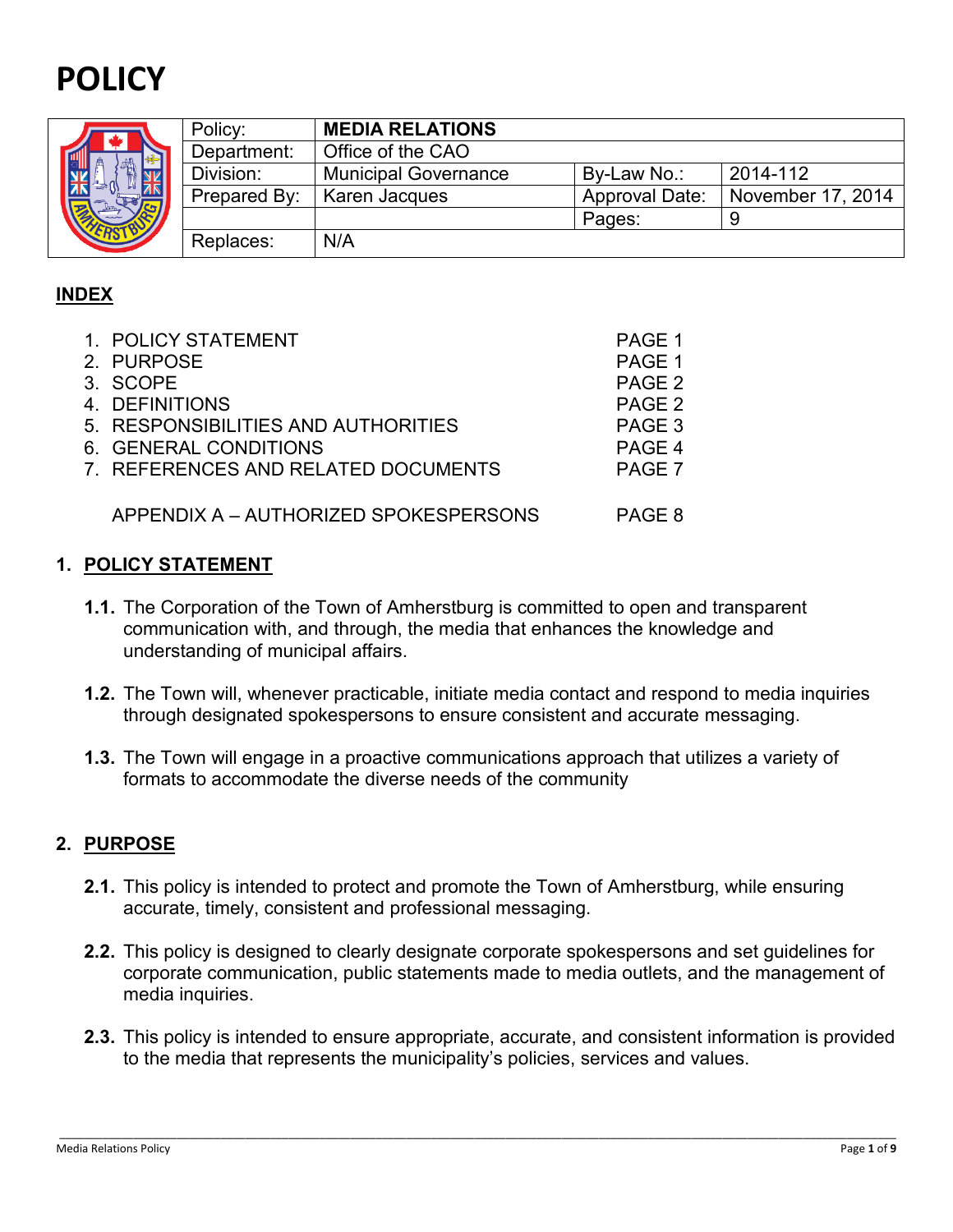## **3. SCOPE**

- **3.1.** This policy applies to all Town of Amherstburg staff and any individual retained by the Corporation who is acting on the Town's behalf. This includes, but is not limited to, full-time and part-time employees, firefighters, temporary and contract employees, appointees to agencies or boards, committees, volunteers, etc.
- **3.2.** This policy does not apply to the Mayor or Councillors as they are governed by the Code of Conduct for Council Members Policy.
- **3.3.** This policy does not apply to notification to media regarding Council meeting agendas.
- **3.4.** In the event of an emergency, the communications protocols outlined in the Town of Amherstburg Emergency Response Plan will supersede this policy.
- **3.5.** This policy shall be reviewed every two years from the date it becomes effective, or sooner at the direction of the CAO.

## **4. DEFINITIONS**

- **4.1.** Authorized Spokesperson A Town employee authorized to speak to the media on behalf of their areas of accountability and responsibility. This individual is presumably the most knowledgeable individual on a specific topic, or can reasonably be expected to research said topic to provide an informed and appropriate response.
- **4.2.** CAO is the Chief Administrative Officer for the Town of Amherstburg
- **4.3.** Confidential Information is information that is not generally available to the public and is used in the course of the Town's operations. This includes sensitive information and personal information about employees, taxpayers, customers, volunteers, vendors, suppliers, elected officials, citizens and other stakeholders.
- **4.4.** Intellectual Property is a set of intangible rights held by musicians, authors, artists and inventors who have ownership of their intellectual and creative output. Others are prohibited from using intellectual property without prior and written permission. Intellectual property may have commercial value and encompasses the area of Copyrights, Trademarks, Patents, and Design.
- **4.5.** Media Contact is engagement of the media either through solicitation by the Town, or inquiries made by a member of the media.
- **4.6.** Online Communications is the provision of information through the internet. This includes website development and maintenance, email, online advertising, and social networking.

\_\_\_\_\_\_\_\_\_\_\_\_\_\_\_\_\_\_\_\_\_\_\_\_\_\_\_\_\_\_\_\_\_\_\_\_\_\_\_\_\_\_\_\_\_\_\_\_\_\_\_\_\_\_\_\_\_\_\_\_\_\_\_\_\_\_\_\_\_\_\_\_\_\_\_\_\_\_\_\_\_\_\_\_\_\_\_\_\_\_\_\_\_\_\_\_\_\_\_\_\_\_\_\_\_\_\_\_\_\_\_\_\_\_\_\_\_\_\_\_\_\_\_\_\_\_\_\_\_\_\_\_\_\_\_

**4.7.** Public Relations – is the practice of managing the spread of information between an individual or an organization and the public.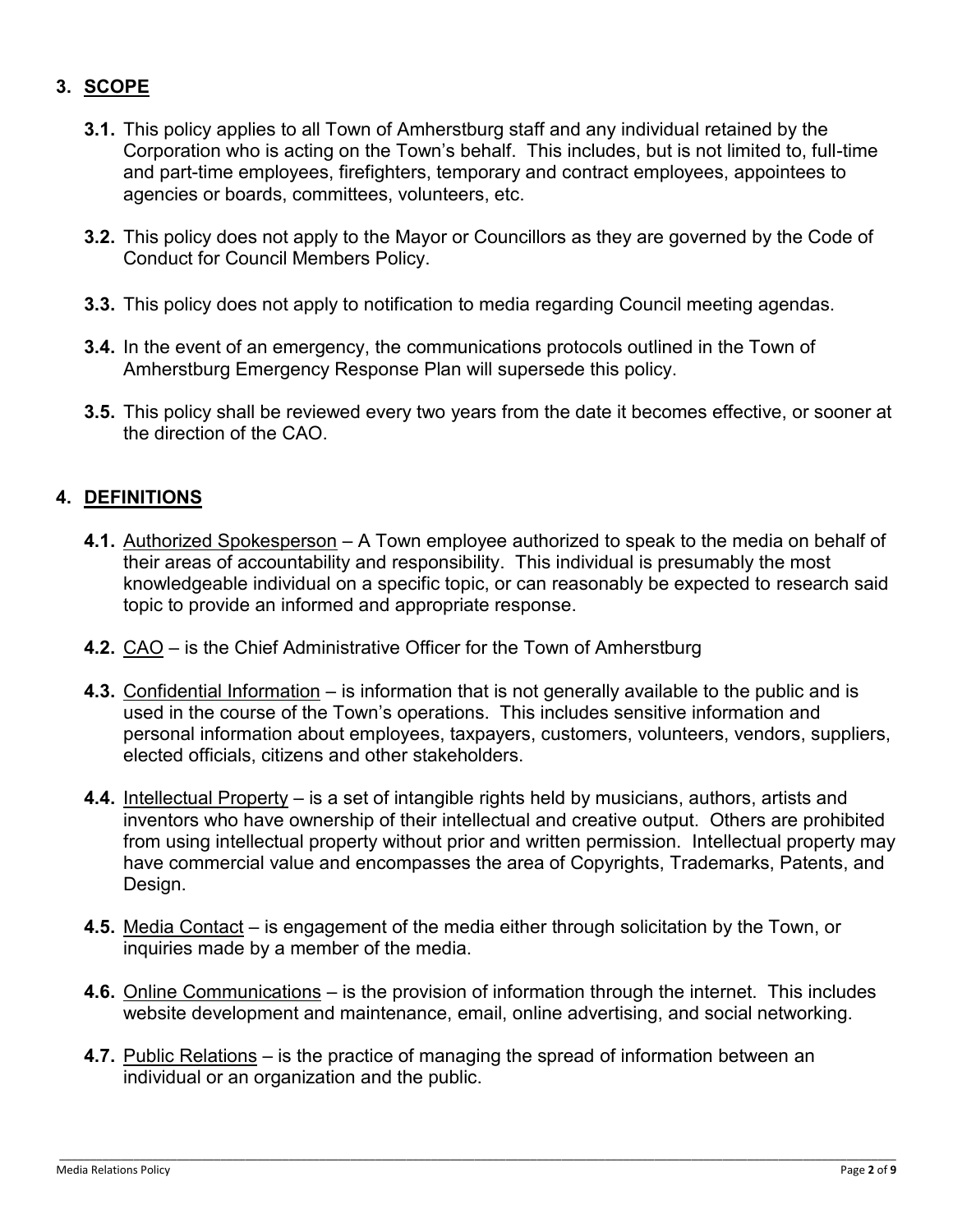- **4.8.** Public Statement is a declaration made by an authorized Town of Amherstburg employee on behalf of the corporation in any public forum that relates to the Town of Amherstburg, its employees, and/or business. It includes statements made in person, in the newspaper, by email, on blogs, in online forums or discussions, through social networking and anywhere else in public record.
- **4.9.** Senior Management Team (SMT) consists of the Town Directors and the CAO. In the absence of a Director, an alternate may be assigned to attend an SMT meeting.
- **4.10.** Social Media or Social Networking is any online site used to build profiles and share content, opinions, insights, experiences, and perspective in an online environment.
- **4.11.** Town is the Corporation of the Town of Amherstburg
- **4.12.** Traditional Communication is the sharing of information for any purpose through the use of commonly used or traditional tools.

# **5. RESPONSIBILITIES AND AUTHORITIES**

- **5.1.** The **CAO** has the authority and responsibility to:
	- 5.1.1. Direct compliance with this policy
	- 5.1.2. Facilitate responses to the media that are political, sensitive, or possibly controversial in nature in coordination with the Manager of Special Projects
- **5.2.** The **Manager of Special Projects** has the authority and responsibility to:
	- 5.2.1. Monitor the policy and accompanying procedures, and conduct a review of said policies and procedures every two years
	- 5.2.2. Facilitate responses to the media that are political, sensitive, or possibly controversial in nature in coordination with the CAO
	- 5.2.3. Provide media training to authorized spokespersons
	- 5.2.4. Issue all media releases on behalf of the Town, with advance notice being provided to Council
	- 5.2.5. Provide general information to media outlets and the public at large, and direct media inquiries on subject-specific matters to authorized spokespersons with subjectspecific expertise
	- 5.2.6. Scrutinize, edit, and approve public relations and media communications, including releases, advisories, newsletters, advertisements, flyers, brochures, guides, booklets, website content, social media postings, and any other print or non-print materials intended for public or media consumption that are, at times, assembled and/or created by others
	- 5.2.7. Track and archive media exposure and contact
- **5.3. Directors** have the authority and responsibility to:
	- 5.3.1. Authorize designated spokespersons within their department to respond to media inquiries, in accordance with this policy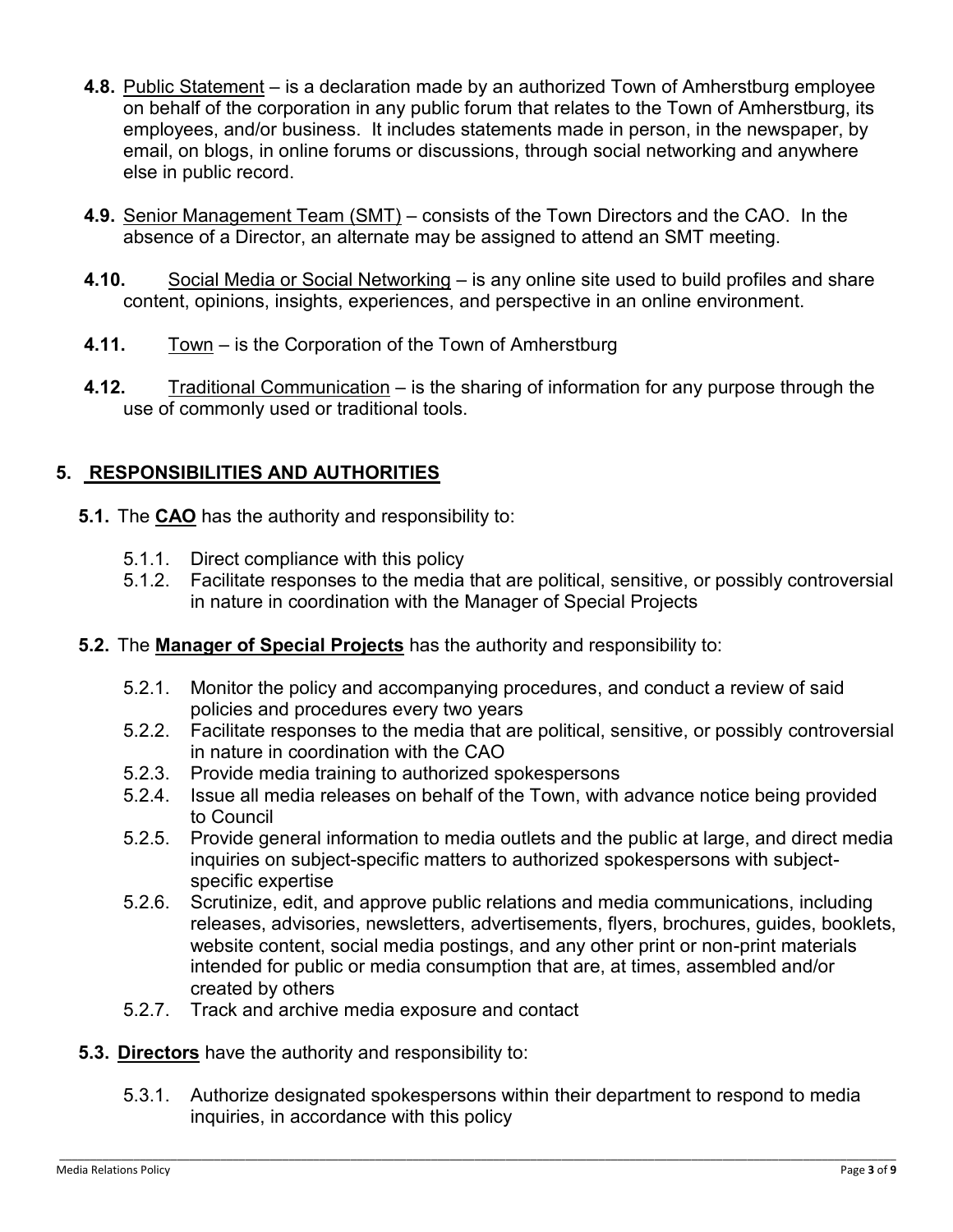- 5.3.2. Provide media releases to the Manager of Special Projects a minimum of 36-hours in advance of their intended issue
- 5.3.3. Inform the CAO and Manager of Special Projects when media contact is political, sensitive, or possibly controversial in nature for their response
- 5.3.4. Notify the Manager of Special Projects of any instances of media contact for tracking purposes
- **5.4. Authorized Spokespersons** have the authority and responsibility to:
	- 5.4.1. Provide factual information on programs, activities, and initiatives that relate specifically to their business area in response to media inquiries, in accordance with this policy
	- 5.4.2. Provide media releases to the Manager of Special Projects a minimum of 36-hours in advance of their intended issue
	- 5.4.3. Inform the CAO and Manager of Special Projects when media contact is political, sensitive, or possibly controversial in nature for their response
	- 5.4.4. Notify the Manager of Special Projects of any instances of media contact for tracking purposes

## **6. GENERAL CONDITIONS**

#### **6.1. Media Inquiries**

- 6.1.1. The Manager of Special Projects shall serve as the primary media liaison, directing media inquiries on subject-specific matters to appropriate authorized spokespersons.
- 6.1.2. All inquiries of media shall be addressed in a meaningful, timely and accurate manner.
- 6.1.3. Town employees contacted by the media concerning political or potentially controversial information shall refer the request immediately to the CAO.
- 6.1.4. Corporate responses to media stories, comments, blogs and discussion forums about Town-related business shall be coordinated through the Manager of Special Projects.

## **6.2. Media Spokespersons**

- 6.2.1. The CAO and the Manager of Special Projects shall be the chief staff spokespersons and may speak on behalf of the municipality regarding all functions of the organization.
- 6.2.2. A list of pre-approved spokespersons will be designated to deal with specific topics and recurring issues in their areas. This will maintain timely and consistent responses to the media. (See Appendix A)
- 6.2.3. Authorized spokespersons, may speak on behalf of their areas of accountability and responsibility.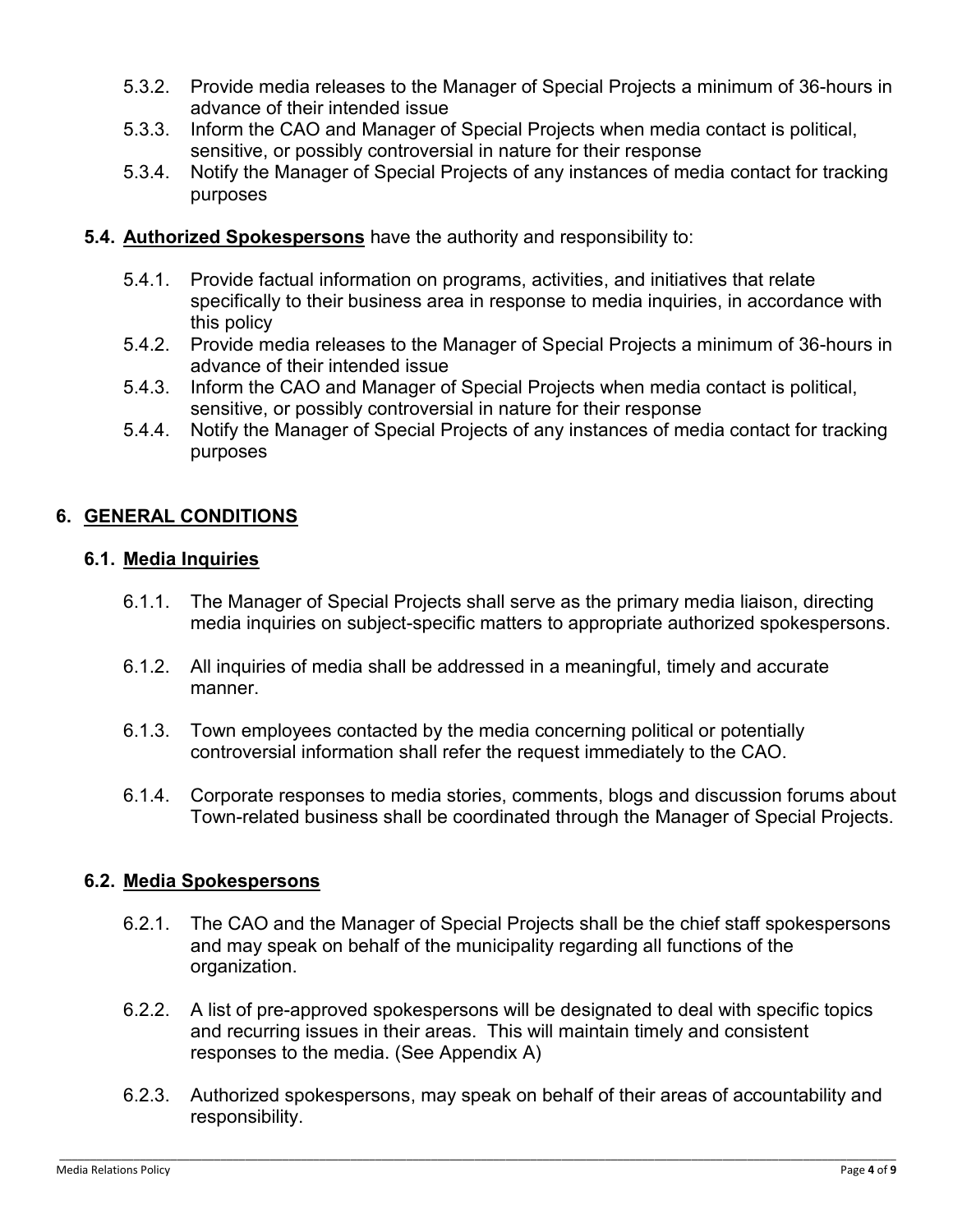- 6.2.4. In the absence of subject matter experts or designated spokespersons, all media inquiries are to be directed to the Manager of Special Project to address the best course of action to respond to the media inquiry.
- 6.2.5. Spokespersons are to remain neutral and factual. Spokespersons only speak to their areas of expertise. No spokesperson is to interpret or offer opinion on the decisions of Council.
- 6.2.6. Authorized spokespersons commenting on Town business, regardless of medium, must identify themselves at Town of Amherstburg employees.

## **6.3. Media Exposure**

- 6.3.1. All media exposure shall be shared with the Manager of Special Projects, preferably in advance of airing or printing, for proper tracking and notification
- 6.3.2. Use of Town property, equipment, assets, logos or intellectual property for purposes unrelated to the Town is strictly forbidden.
- 6.3.3. Any employee that becomes aware of issues that may result in negative media exposure or media scrutiny is to advise the CAO and the Manager of Special Projects immediately.

#### **6.4. Media Releases**

- 6.4.1. All media releases will be issued to media outlets by the Manager of Special Projects
- 6.4.2. The Manager of Special Projects shall provide the CAO and Council with media releases a minimum of 24-hours in advance of their issue, where practicable.
- 6.4.3. Authorized spokespersons shall provide media releases to the Manager of Special Projects a minimum of 36-hours ahead of the intended time of official release to allow for proper notification to Council and the CAO.
- 6.4.4. Authorized spokespersons providing media releases shall remain as the contact person noted on the media release for all inquiries related to said media release

#### **6.5. Confidentiality**

6.5.1. In all forms of communication, employees may not disclose confidential, proprietary or sensitive information related to the Town, its business and affairs, employees, volunteers, vendors, suppliers, elected officials, citizens or other stakeholders.

\_\_\_\_\_\_\_\_\_\_\_\_\_\_\_\_\_\_\_\_\_\_\_\_\_\_\_\_\_\_\_\_\_\_\_\_\_\_\_\_\_\_\_\_\_\_\_\_\_\_\_\_\_\_\_\_\_\_\_\_\_\_\_\_\_\_\_\_\_\_\_\_\_\_\_\_\_\_\_\_\_\_\_\_\_\_\_\_\_\_\_\_\_\_\_\_\_\_\_\_\_\_\_\_\_\_\_\_\_\_\_\_\_\_\_\_\_\_\_\_\_\_\_\_\_\_\_\_\_\_\_\_\_\_\_

## **6.6. Copyright**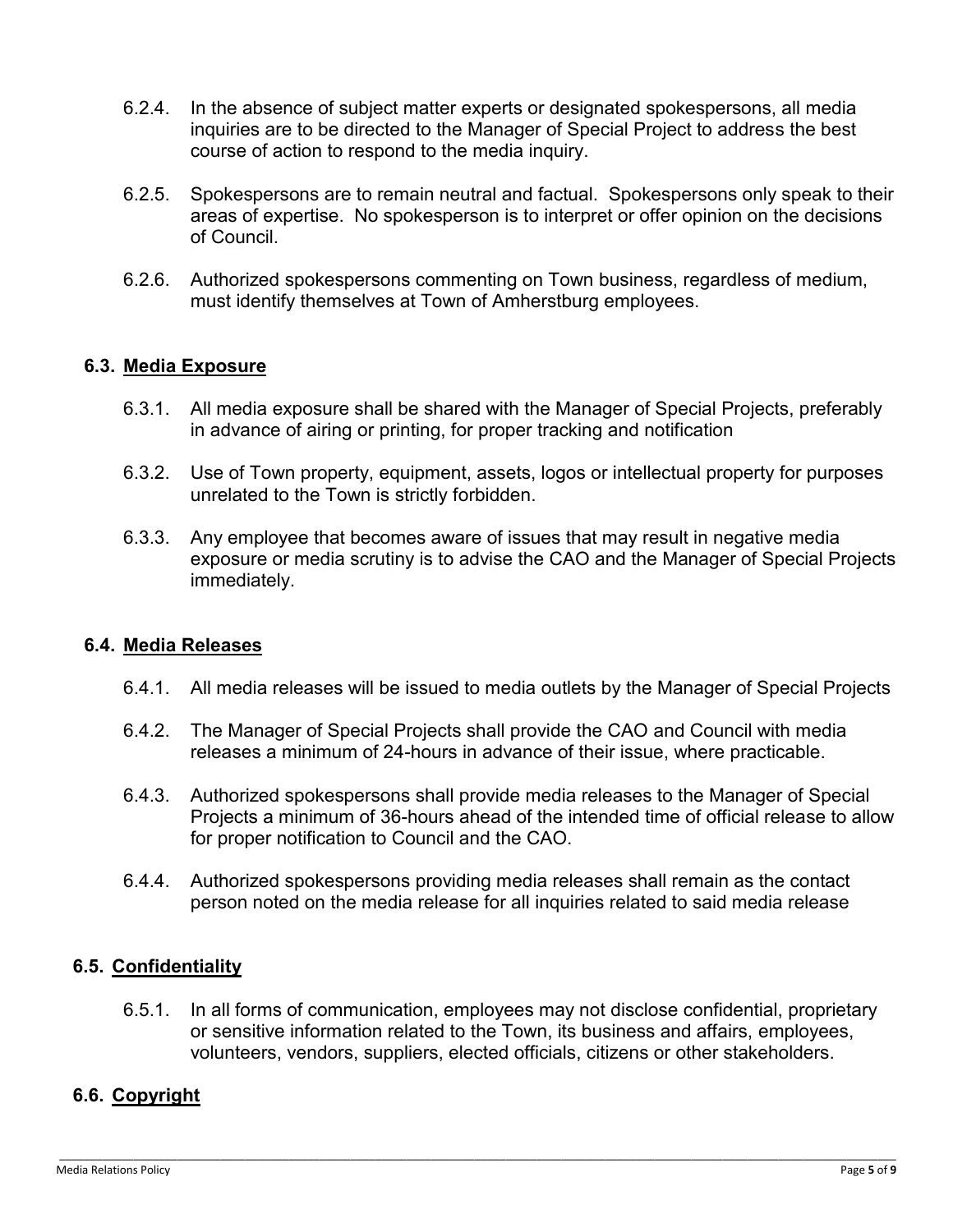6.6.1. In all forms of communication, employees must comply with intellectual property laws, including the Copyright Act, to ensure the ownership rights associated with works subject to copyright are fully respected. There may be legal ownership in text, images, photographs, video footage, sound recordings, graphics, logos, artwork, photographs, publications or music created by others. Copyright law requires prior written permission from the copyright owner before reproducing, publishing or posting images, text or videos in any medium, including social media. Departments shall maintain a record of authorizations obtained to use copyrighted material. For clarification or assistance, consult the Manager of Special Projects.

## **6.7. Visual Identity**

6.7.1. A clear and consistent visual identity assists the public in recognizing and accessing the Town's policies, programs, services and initiatives. Staff shall display the corporate logo in an approved fashion in all communications, regardless of medium, for internal and external use. For clarification or assistance, consult the Manager of Special Projects.

#### **6.8. Plain Language**

6.8.1. Whenever possible, plain language that is clear, concise, relevant and easy to understand shall be used in all communications.

#### **6.9. Communications Planning**

- 6.9.1. To ensure that media deadlines are met and that necessary approvals are provided, departments and committees using corporate communications or seeking media engagement shall provide sufficient advance notice to the Manager of Special Projects.
- 6.9.2. When preparing campaigns, strategies, events or initiatives that will include a public relations or media engagement component, consultation with the Manager of Special Projects is required.
- 6.9.3. For media releases, advisories, press conferences and advertising, advance notice to the Manager of Special Projects of 5 business days is required.
- 6.9.4. For public events and publishing services, early and regular consultation with the Manager of Special Projects is expected.
- 6.9.5. The Manager of Special Projects shall, upon request, assist with the preparation of speaking notes, briefing notes and fact sheets.

#### **6.10. General**

6.10.1. Media training will be made available to all designated spokespersons.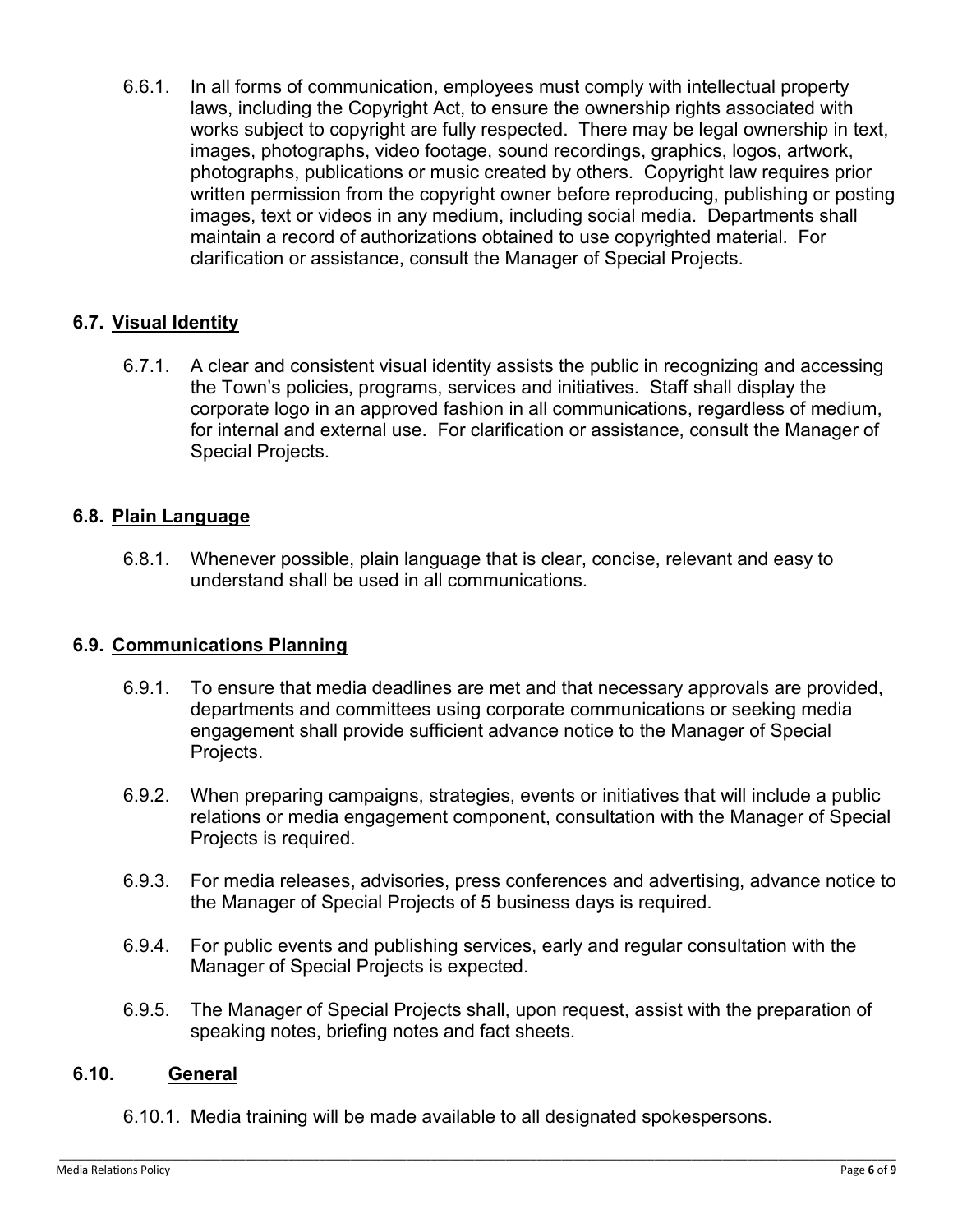6.10.2. Contravention of this policy may result in disciplinary action.

## **7. REFERENCES AND RELATED DOCUMENTS**

- Copyright Act of Canada
- Municipal Freedom of Information and Protection of Privacy Act

- Accountability and Transparency of Actions Policy
- Provision of Notice to the Public Policy
- Code of Conduct for Staff Policy
- Technology Use Policy 2012 Revision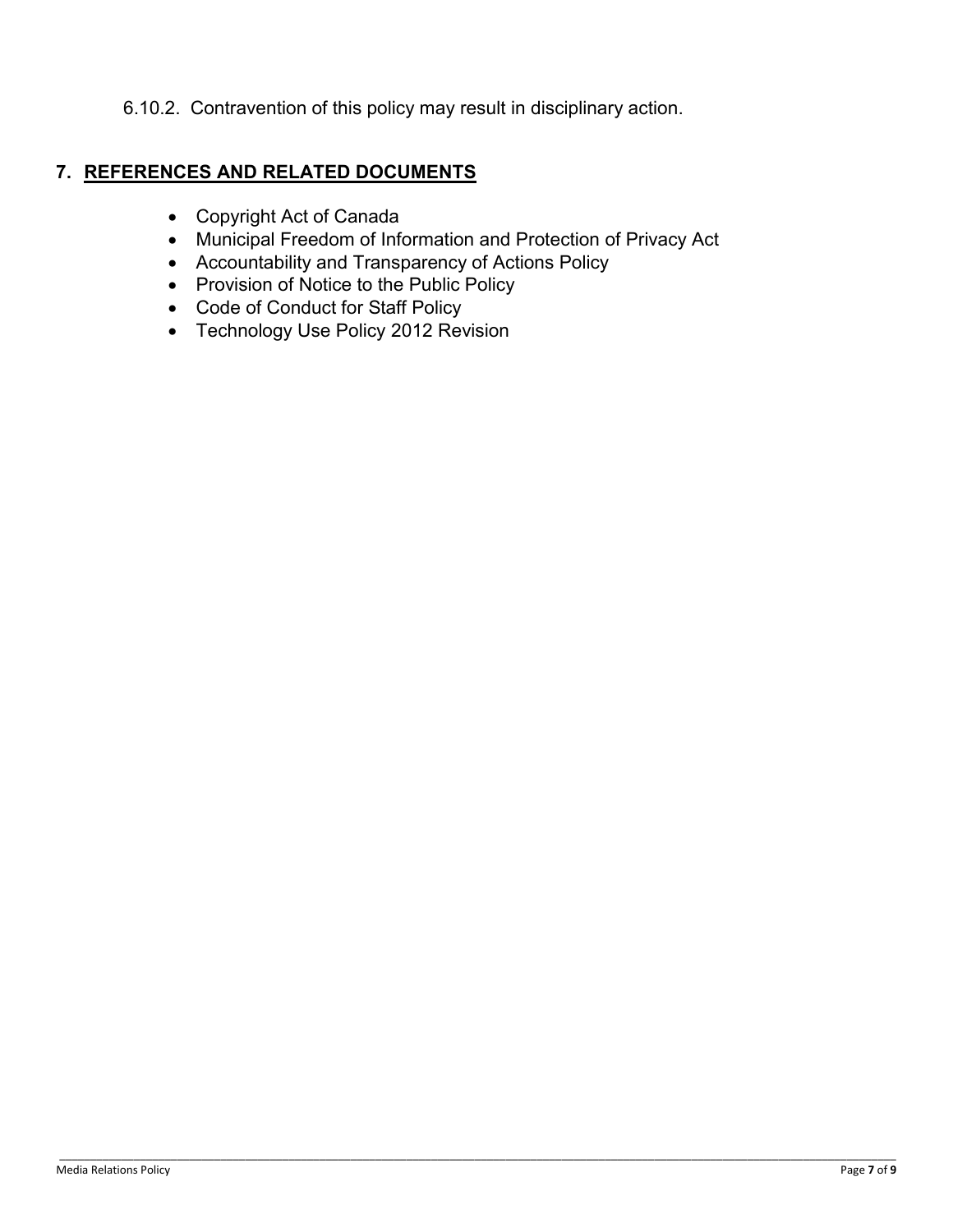## **APPENDIX A Authorized Spokespersons**

| <b>Topic</b>                   | <b>Primary Spokesperson</b>              | <b>Alternate Spokesperson</b>                     |
|--------------------------------|------------------------------------------|---------------------------------------------------|
| Accessibility                  | <b>Manager of Special Projects</b>       |                                                   |
| <b>Animal Control</b>          | Manager of By-law and Enforcement        | <b>By-law Enforcement Officer</b>                 |
| <b>Budgets and Finance</b>     | <b>Director of Financial Services</b>    | Chief Administrative Officer                      |
| <b>Building and Demolition</b> | <b>Chief Building Official</b>           | Director of Economic and Community<br>Development |
| <b>By-law Enforcement</b>      | Manager of By-law and Enforcement        | By-law Enforcement Officer                        |
| Committees                     | <b>Committee Chair</b>                   | <b>Council Representative</b>                     |
| Communications                 | <b>Manager of Special Projects</b>       | Chief Administrative Officer                      |
| Community Improvement          | <b>Manager of Planning Services</b>      | Director of Economic and Community<br>Development |
| Council Agendas                | Manager of Municipal Governance          | <b>Manager of Special Projects</b>                |
| <b>Drainage</b>                | Public Works Manager                     | Director of Engineering and Public Works          |
| <b>Economic Development</b>    | <b>Chief Administrative Officer</b>      | Director of Economic and Community<br>Development |
| Elections                      | Manager of Municipal Governance          | <b>Elections Coordinator</b>                      |
| <b>Facilities</b>              | Manager of Parks and Facilities          | Director of Engineering and Public Works          |
| Fire                           | Fire Chief                               | Deputy Fire Chief                                 |
| Infrastructure                 | Director of Engineering and Public Works | Manager of Engineering and Operations             |
| Licensing                      | Manager of By-law and Enforcement        |                                                   |
| Libro Centre                   | <b>Manager of Operations</b>             | <b>Director of Community Services</b>             |
| Parks                          | Manager of Parks and Facilities          | Director of Engineering and Public Works          |
| Planning and Zoning            | <b>Manager of Planning Services</b>      | Director of Economic and Community<br>Development |
| Police                         | Chief of Police                          | Deputy Chief of Police                            |